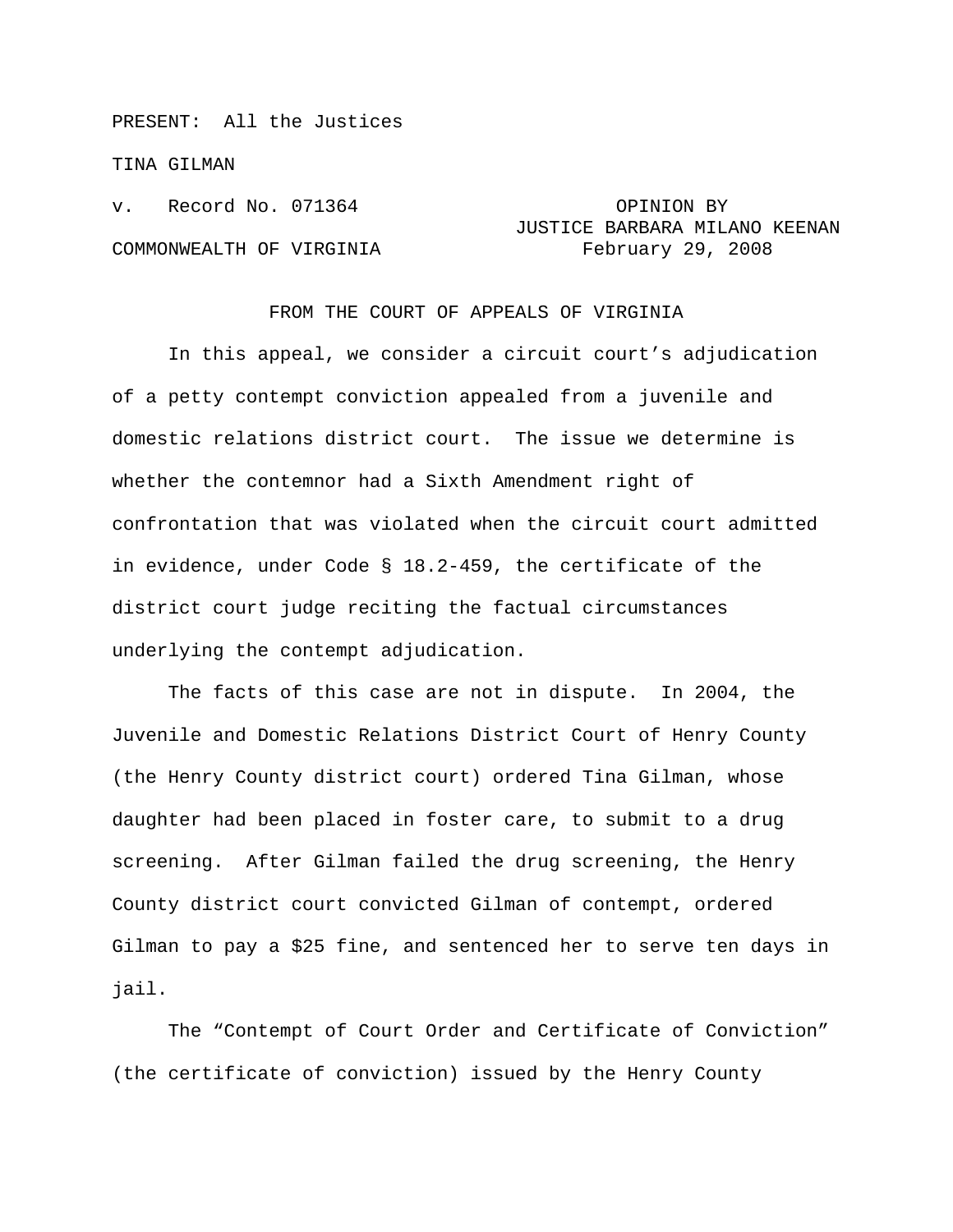district court stated that that Gilman was found in contempt and was summarily punished in accordance with Code § 18.2-456, for disobedience and "[m]isbehavior in the presence of the court, or so near thereto as to obstruct or interrupt the administration of justice." The certificate of conviction also included the Henry County district court judge's explanation of the "circumstances" of the contempt offense. According to the judge's handwritten notes on the certificate of conviction, after Gilman had been ordered to submit to a drug test, she "said she needed something to drink and then left the building; upon being tested later, [the results were] positive for cocaine."

 Gilman appealed her contempt conviction to the Circuit Court of Henry County (the Henry County circuit court). During the proceeding on appeal, the Henry County circuit court admitted into evidence the certificate of conviction over Gilman's objection that admission of the document would violate her Sixth Amendment right of confrontation. Gilman did not present any evidence. The Henry County circuit court convicted Gilman of contempt and sentenced her to serve a term of five days in jail.

 On appeal to the Court of Appeals, Gilman contended that the Henry County circuit court erred in receiving in evidence the certificate of conviction because it was inadmissible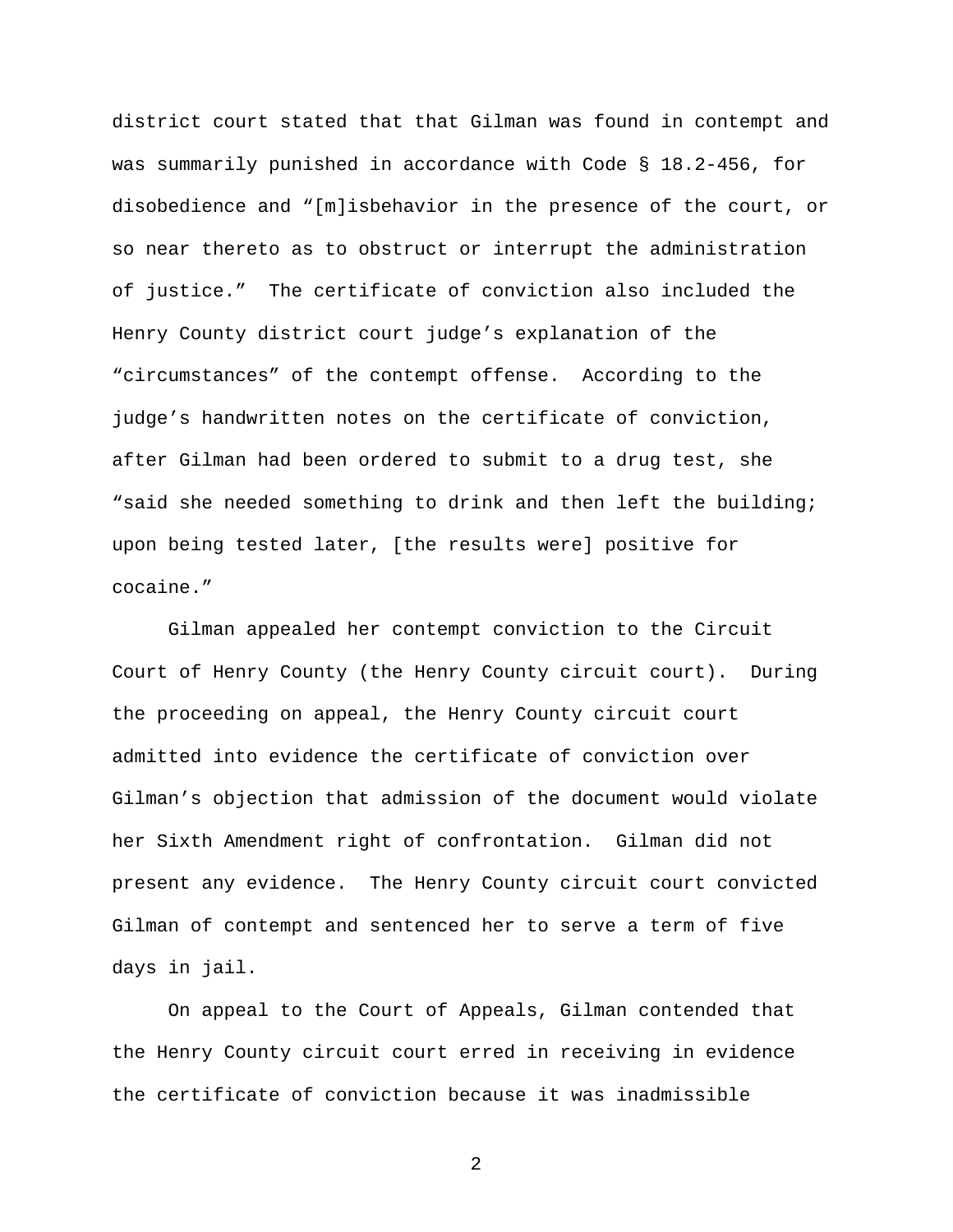testimonial hearsay under the holding in Crawford v. Washington, 541 U.S. 36 (2004). According to Gilman, admission of the certificate of conviction denied her the opportunity to crossexamine the judge who prepared the certificate.

In a published opinion, a three-judge panel of the Court of Appeals affirmed Gilman's conviction, holding that Gilman did not have a Sixth Amendment right of confrontation in the Henry County circuit court proceeding. Gilman v. Commonwealth, 48 Va. App. 16, 628 S.E.2d 54 (2006). On rehearing en banc, an evenly divided Court of Appeals vacated the panel's decision and affirmed Gilman's conviction without opinion. Gilman v. Commonwealth, 49 Va. App. 1, 635 S.E.2d 309 (2006). We awarded Gilman this appeal.

 Gilman argues that the Henry County circuit court's admission of the certificate of conviction violated her Sixth Amendment right to be confronted with the witnesses against her. She asserts that the certificate was testimonial in nature because it was prepared with knowledge that it would be used in a later proceeding, which she maintains was a de novo trial in the Henry County circuit court. Gilman contends that under the holding in Crawford, the certificate of conviction was testimonial hearsay because it contained factual statements involving her conduct offered to prove the truth of the matters asserted. Therefore, according to Gilman, the decision in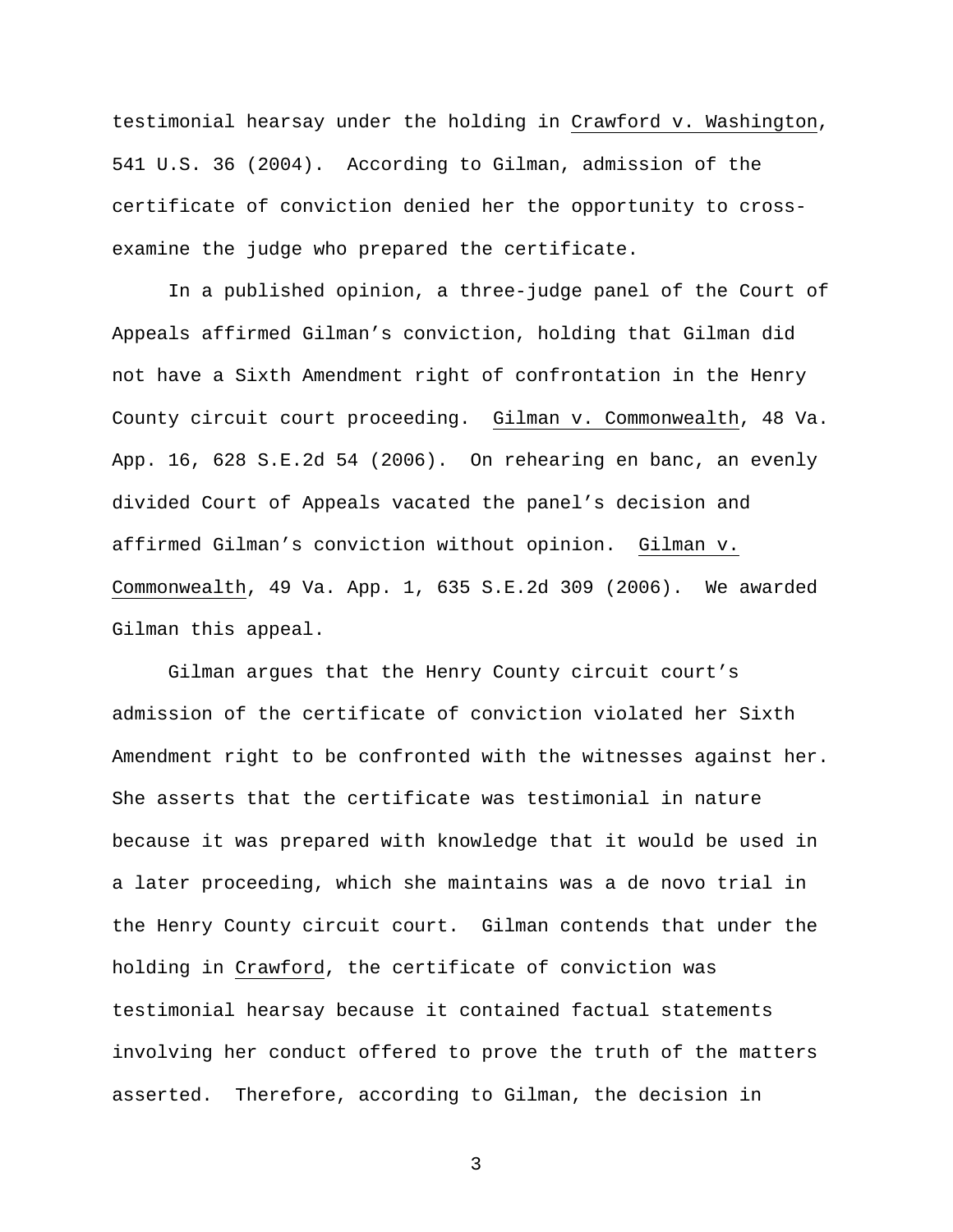Crawford precluded admission of the certificate because she did not have a prior opportunity to cross-examine the Henry County district court judge regarding the statements contained in the certificate. We disagree with Gilman's arguments.

We first consider the general nature of the contempt power of courts and the basic principles that govern summary contempt adjudications. All courts in this Commonwealth have the power to impose penalties for contemptuous conduct. Code § 16.1- 69.24; Code §§ 18.2-456 through –458. A court's authority to punish contemptuous conduct is exercised to preserve the power of the court and to vindicate the court's dignity.

International Union v. Bagwell, 512 U.S. 821, 831-32 (1994); Morrissey v. Virginia State Bar, 260 Va. 472, 480, 538 S.E.2d 677, 681 (2000); Leisge v. Leisge, 224 Va. 303, 307, 296 S.E.2d 538, 540 (1982); Local 333B, United Marine Div. v. Commonwealth, 193 Va. 773, 784-85, 71 S.E.2d 159, 166 (1952).

A contempt of court may be direct or indirect. Generally, a direct contempt is one committed in the presence of the court. See Bagwell, 512 U.S. at 832; Davis v. Commonwealth, 219 Va. 395, 397, 247 S.E.2d 681, 682 (1978); Burdett v. Commonwealth, 103 Va. 838, 845-46, 48 S.E. 878, 880-81 (1904). An indirect or constructive contempt is one that has occurred outside the presence of the court. See Bagwell, 512 U.S. at 833; Davis, 219 Va. at 397-98, Burdett, 103 Va. at 845-46, 48 S.E. at 880-81.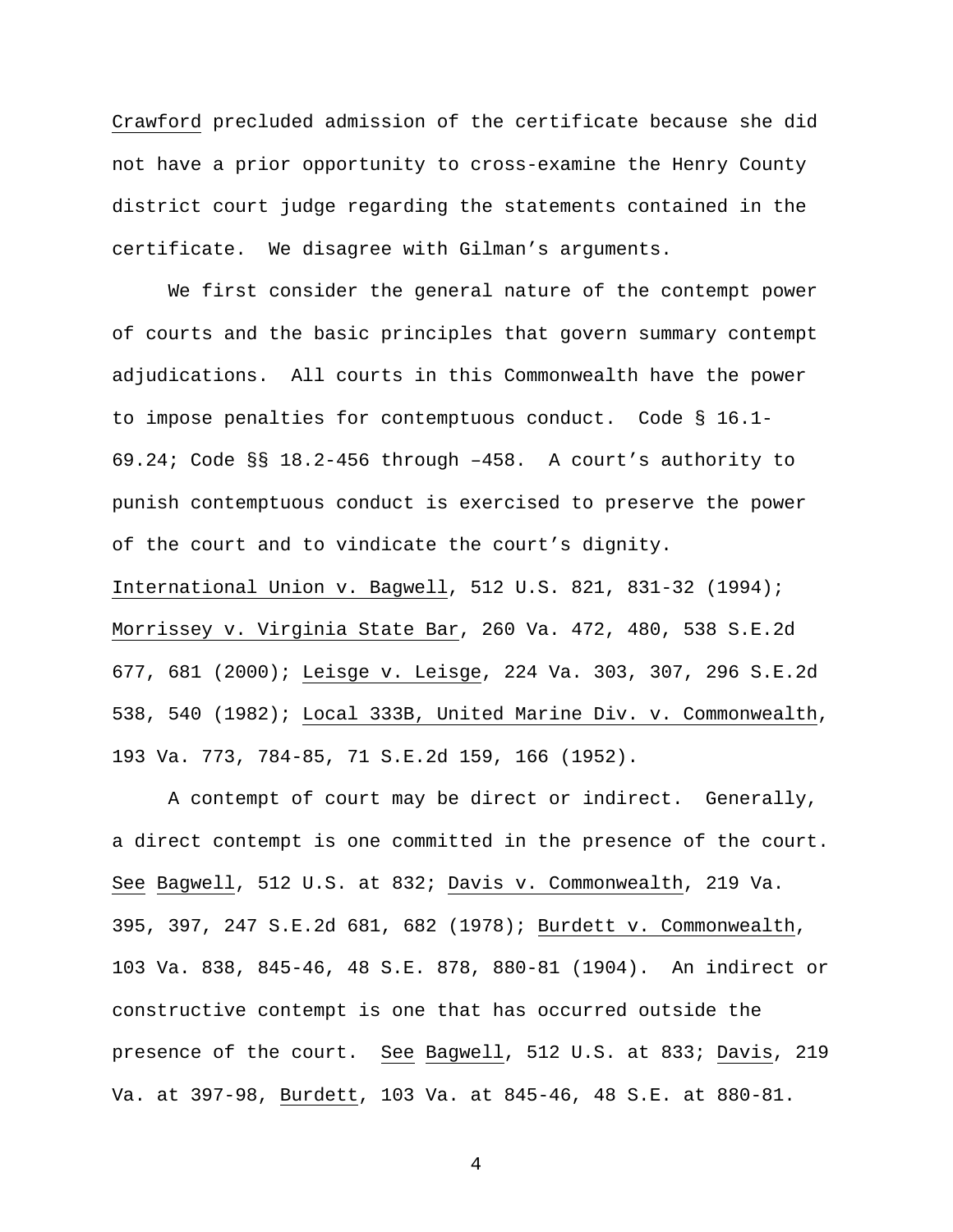A petty contempt, which may be direct or indirect, is one punishable under a statute that authorizes no more than six months' imprisonment. See Taylor v. Hayes, 418 U.S. 488, 495 (1974); Cheff v. Schnackenberg, 384 U.S. 373, 379-80 (1966). The contempt statutes under which Gilman was convicted permit a maximum penalty of ten days' imprisonment and a fine of \$250. See Code §§ 18.2-456 and –458. Thus, in the present case, Gilman was convicted of a petty, direct contempt.<sup>[1](#page-4-0)</sup>

A petty, direct contempt may be subject to summary adjudication. Bagwell, 512 U.S. at 832; Cooke v. United States, 267 U.S. 517, 534 (1925); see Higginbotham v. Commonwealth, 206 Va. 291, 294, 142 S.E.2d 746, 749 (1965); Code § 18.2-456. In a summary adjudication, no evidence or further proof is required because the court has observed the offense. Cooke, 267 U.S. at 534; see Fisher v. Pace, 336 U.S. 155, 159-60 (1949); In re Chaplain, 621 F.2d 1272, 1275 (4th Cir. 1980).

The Supreme Court has emphasized that Sixth Amendment rights do not apply to adjudications for contempt, including those of petty, direct contempt. "While contempt may be an offense against the law and subject to appropriate punishment, certain it is that since the foundation of our government proceedings to punish such offenses have been regarded as sui

<span id="page-4-0"></span> $\overline{\phantom{a}}$  $1$  Gilman does not contest the characterization of her conviction as one of direct contempt.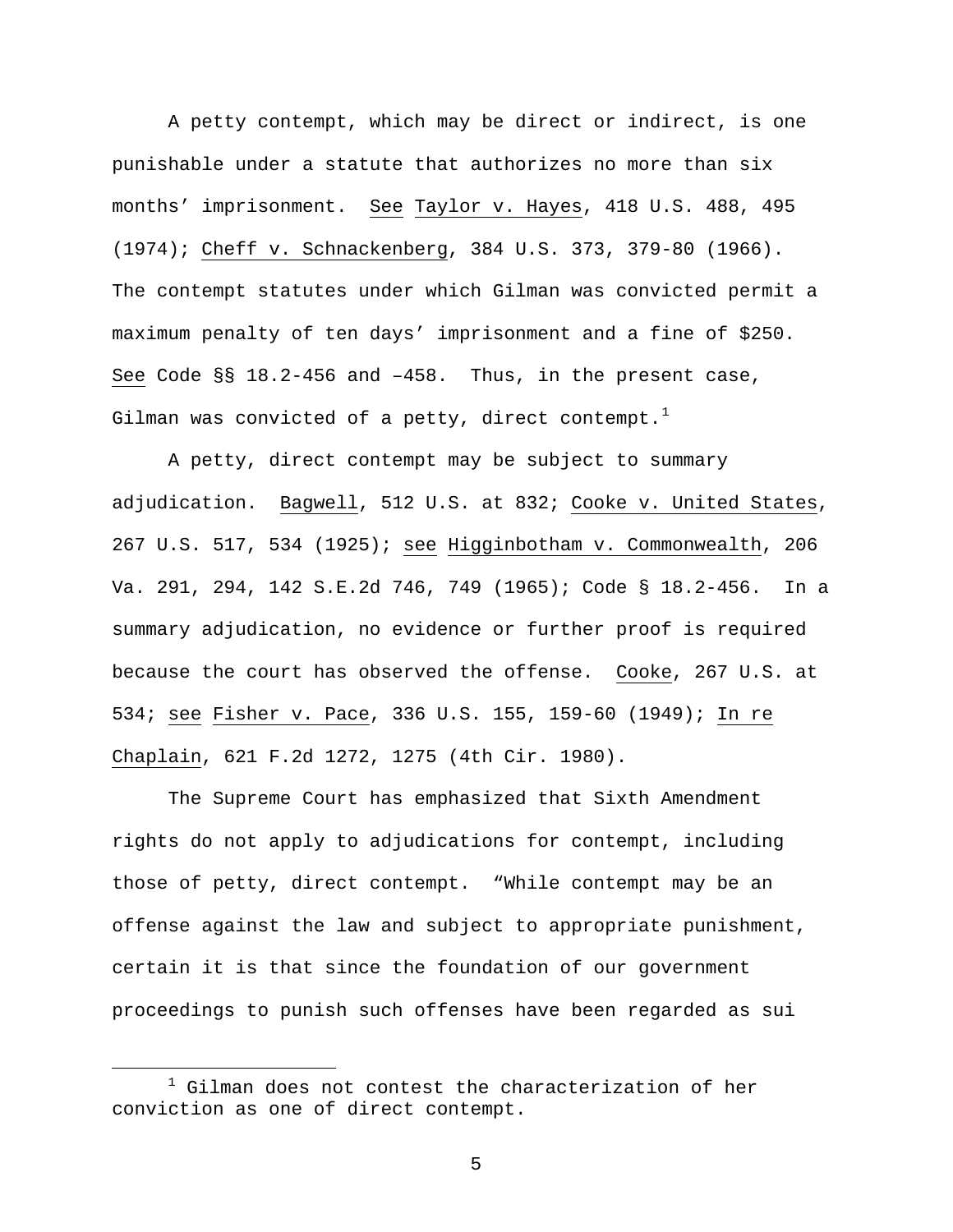generis and not 'criminal prosecutions' within the Sixth Amendment or common understanding." Myers v. United States, 264 U.S. 95, 104-05 (1924); accord Levine v. United States, 362 U.S. 610, 616 (1960); Sassower v. Sheriff of Westchester County, 824 F.2d 184, 188 (2d Cir. 1987); United States v. Bukowski, 435 F.2d 1094, 1100-01 (7th Cir. 1970).

Because criminal contempt proceedings are not "criminal prosecutions," the protections of the Sixth Amendment do not apply to such proceedings. See Levine, 362 U.S. at 616; Sassower, 824 F.2d at 188; Bukowski, 435 F.2d at 1100-01. Instead, the safeguards applicable in such cases are protections of fairness guaranteed by the due process clause of the Fifth and Fourteenth Amendments. Sassower, 824 F.2d at 188; United States v. Martinez, 686 F.2d 334, 343 (5th Cir. 1982); Bukowski, 435 F.2d at 1100-01. Summary adjudications for petty, direct contempt repeatedly have been held to provide due process of law. Fisher, 336 U.S. at 160; In re Chaplain, 621 F.2d at 1276; In re Manufacturers Trading Corp., 194 F.2d 948, 956 (6th Cir. 1952).

Based on these constitutional distinctions, we hold that Gilman did not have a Sixth Amendment right of confrontation that could be asserted in her contempt adjudication in the Henry County circuit court. This conclusion is not altered by Gilman's contention that she acquired a Sixth Amendment right of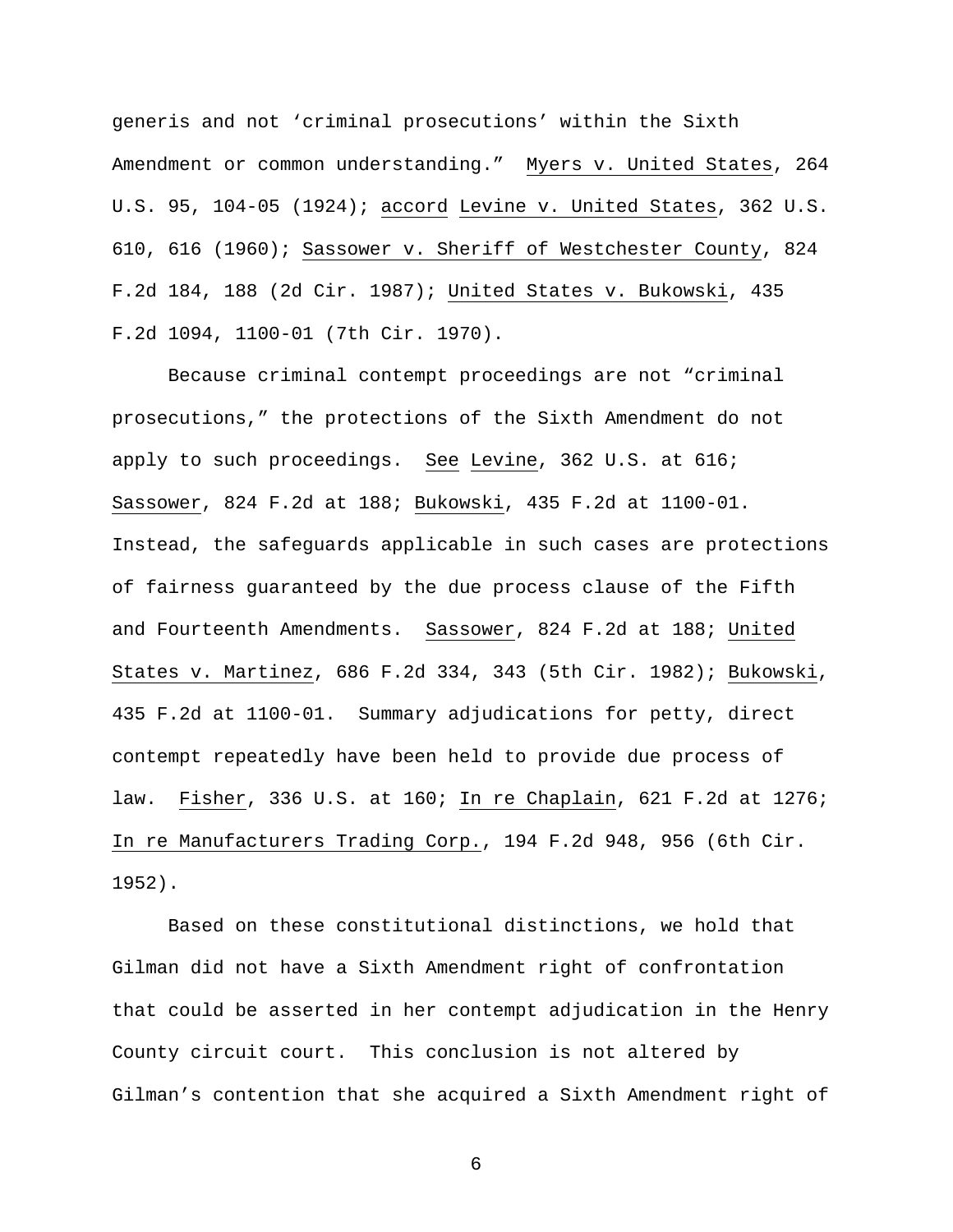confrontation in the Henry County circuit court because the statutes governing appeals to that court provided her a trial de novo. An examination of the statutory appeal process for contempt adjudications directly refutes that contention.

Code § 16.1-69.24, which provides for appeals from summary contempt adjudications in the district courts, states in relevant part:

A judge of a district court shall have the same powers and jurisdiction as a judge of a circuit court to punish summarily for contempt . . . . From any such fine or sentence there shall be an appeal of right within the period prescribed in this title and to the court or courts designated therein for appeals in other cases and the proceedings on such appeal shall conform in all respects to the provisions of §§ 18.2-456 through 18.2-459.

The procedures for such appeals are detailed in Code

§ 18.2-459, which provides:

Any person sentenced to pay a fine, or to confinement, under § 18.2-458, may appeal therefrom to the circuit court of the county or city in which the sentence was pronounced, upon entering into recognizance before the sentencing judge, with surety and in penalty deemed sufficient, to appear before such circuit court to answer for the offense. If such appeal be taken, a certificate of the conviction and the particular circumstances of the offense, together with the recognizance, shall forthwith be transmitted by the sentencing judge to the clerk of such circuit court, who shall immediately deliver the same to the judge thereof. Such judge may hear the case upon the certificate and any legal testimony adduced on either side, and make such order therein as may seem to him proper.

In contrast, Code §§ 16.1-132 and –136, on which Gilman relies in asserting her confrontation claim, provide among other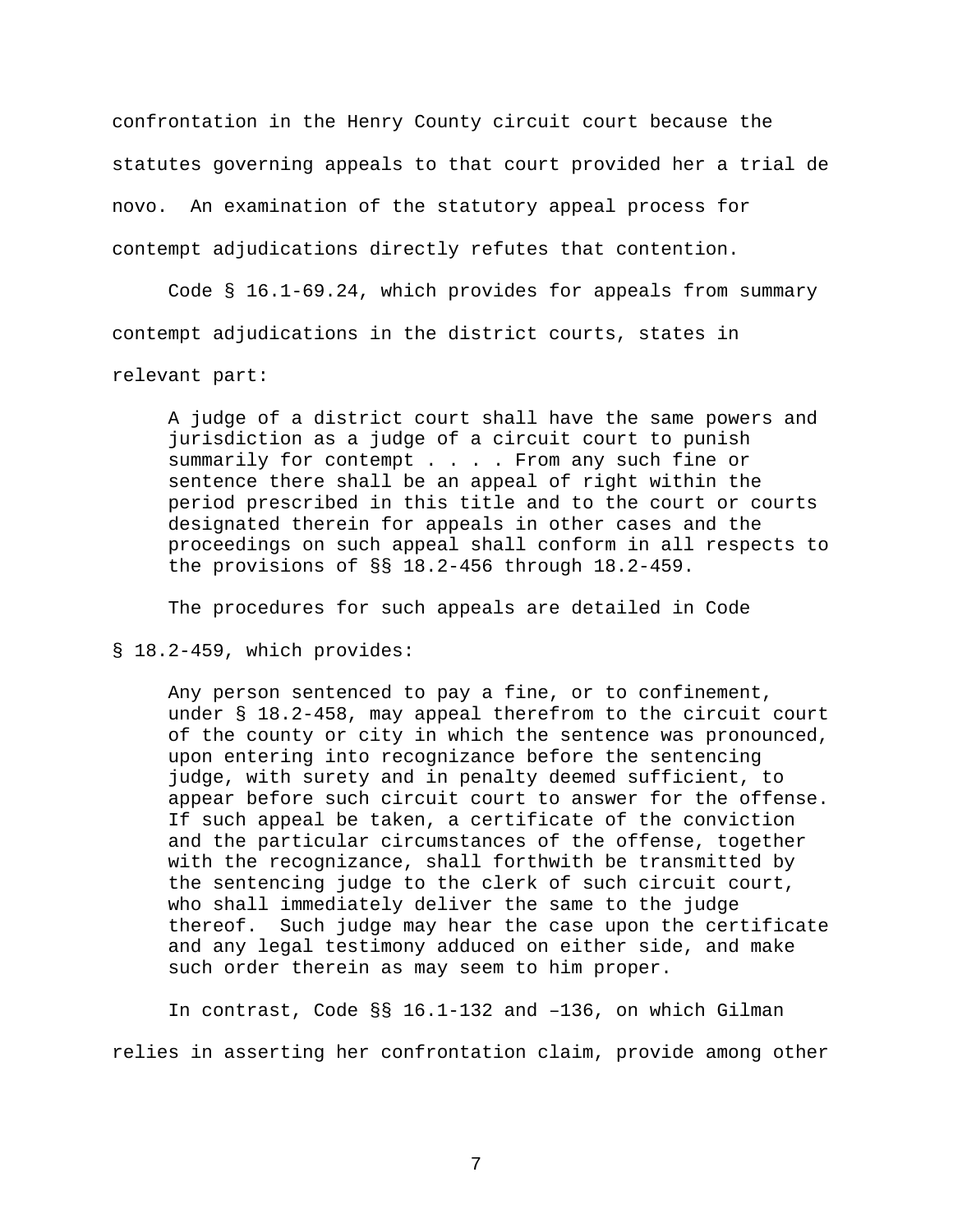things a general right of appeal from criminal convictions in the district courts. Code § 16.1-132 states, in relevant part:

Any person convicted in a district court of an offense not felonious shall have the right, at any time within ten days from such conviction, . . . to appeal to the circuit court.

Code § 16.1-136, which addresses the de novo nature of appeals taken under Title 16, provides in material part:

Any appeal taken under the provisions of this chapter shall be heard de novo in the appellate court and shall be tried without formal pleadings in writing . . . [T]he accused shall be entitled to trial by a jury in the same manner as if he had been indicted for the offense in the circuit court.

This issue of statutory interpretation, namely, whether these various provisions effectively confer Sixth Amendment rights on a contemnor appealing a summary contempt adjudication of a district court, presents a pure question of law. See Miller v. Highland County, 274 Va. 355, 364, 650 S.E.2d 532, 535 (2007); Budd v. Punyanitya, 273 Va. 583, 591, 643 S.E.2d 180, 184 (2007); Boynton v. Kilgore, 271 Va. 220, 227, 623 S.E.2d 922, 925 (2006). We resolve this question under the established principle of statutory construction that when certain statutes address a subject in a general manner and other statutes address part of the same subject in a more specific manner, the differing statutes should be harmonized, if possible, and when they conflict, the more specific statutes prevail. Peerless Ins. Co. v. County of Fairfax, 274 Va. 236, 244, 645 S.E.2d 478,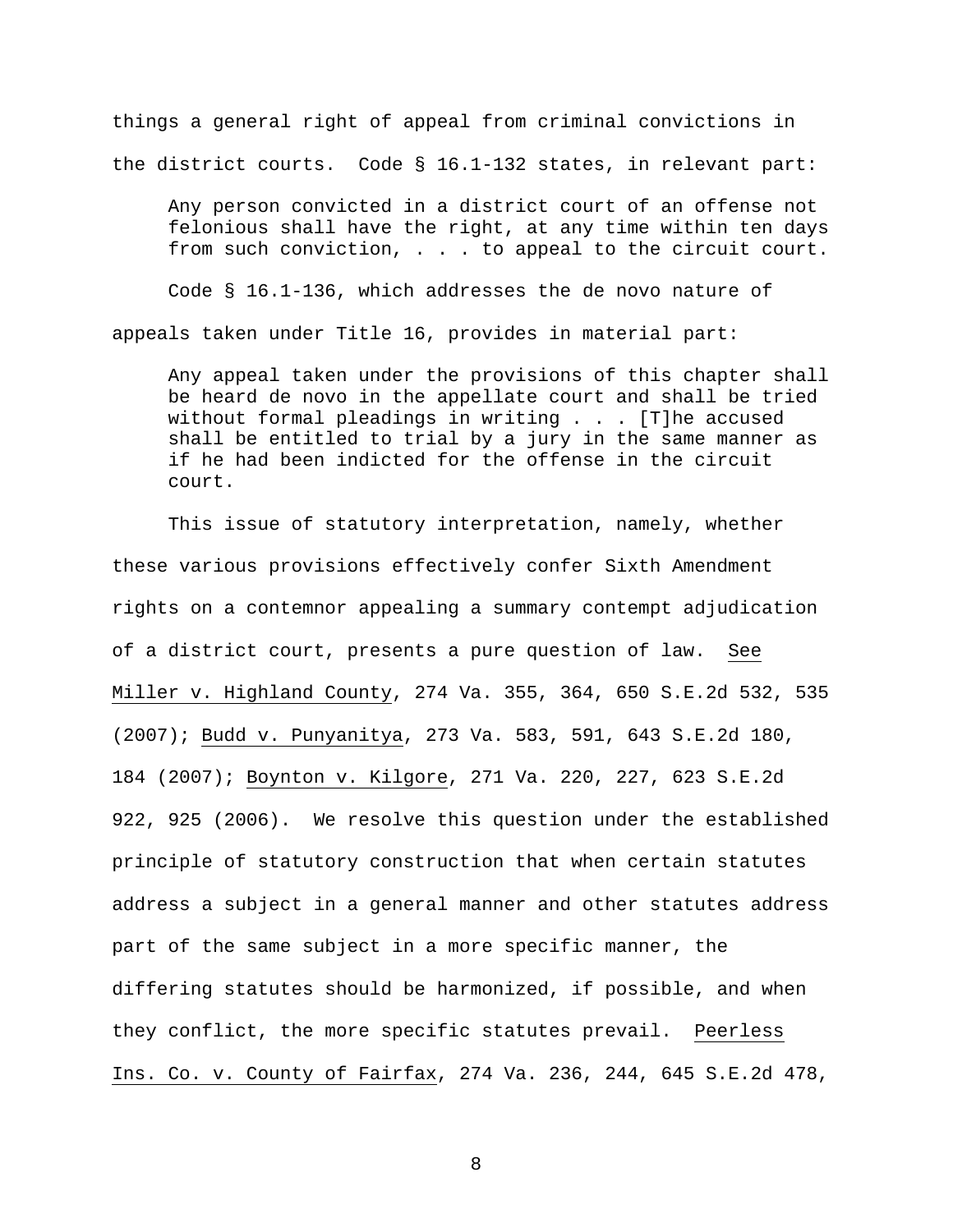483 (2007); Alliance to Save the Mattaponi v. Commonwealth, 270 Va. 423, 439-40, 621 S.E.2d 78, 87 (2005); Capelle v. Orange County, 269 Va. 60, 65, 607 S.E.2d 103, 105 (2005).

Here, the provisions of Code § 16.1-69.24 and Code § 18.2- 459 address the specific subject of appeals from summary contempt adjudications in the district courts, while the provisions of Code §§ 16.1-132 and –136 address the general subject of appeals from the district courts. Thus, to the extent that the more specific provisions of Code § 16.1-69.24 and Code § 18.2-459 are in conflict with the general provisions of Code §§ 16.1-132 and -136, the more specific statutes prevail. See Peerless Ins., 274 Va. at 244, 645 S.E.2d at 483; Alliance to Save the Mattaponi, 270 Va. at 439-40, 621 S.E.2d at 87; Capelle, 269 Va. at 65, 607 S.E.2d at 105.

Code § 16.1-69.24 directs that appeals from summary contempt adjudications in the district courts shall be conducted in conformance with Code §§ 18.2-456 through –459. Pursuant to Code § 18.2-459, the contemnor appears before the circuit court "to answer for the offense," and the circuit court judge presiding over the matter "may hear the case upon the certificate and any legal testimony adduced on either side." Id.

We conclude that these specific provisions of Code § 18.2-459 are in conflict with the general trial de novo provisions of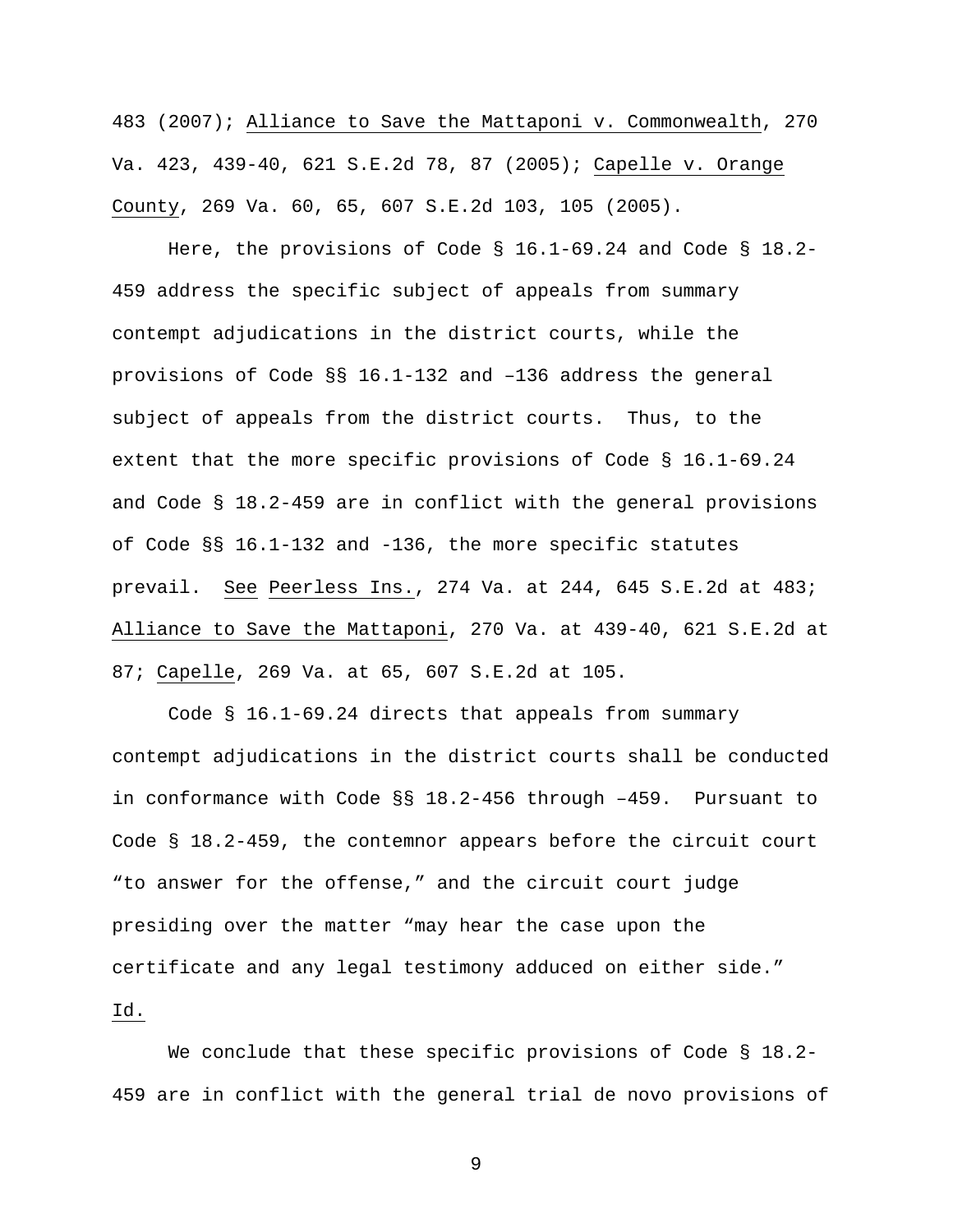Code § 16.1–136. In a trial de novo, the judgment of the district court is annulled as if there had been no previous trial. See Walker v. Department of Public Welfare, 223 Va. 557, 563, 290 S.E.2d 887, 890 (1982); Gaskill v. Commonwealth, 206 Va. 486, 490-91, 144 S.E.2d 293, 296-97 (1965). Under Code § 18.2-459, however, a circuit court judge hearing an appeal of a summary contempt adjudication may consider as evidence the district court judge's factual summary of the events that occurred during the district court proceedings.

Because the provisions of Code § 16.1-69.24 and Code § 18.2-459 must prevail over the more general provisions of Code §§ 16.1-132 and –136, we conclude that a contemnor appealing an adjudication of summary contempt does not receive a trial de novo in the circuit court with attendant Sixth Amendment protections and, thus, does not have a Sixth Amendment right of confrontation in that summary contempt adjudication in the circuit court. By enacting specific statutes distinguishing appeals of summary contempt adjudications from other appeals in which there is a right to a trial de novo, the General Assembly has implicitly recognized the Supreme Court's determination that contempt adjudications are not "criminal prosecutions" subject to the protections of the Sixth Amendment. See Levine, 362 U.S. at 616; Sassower, 824 F.2d at 188; Bukowski, 435 F.2d at 1100- 1101. Accordingly, we hold that Gilman did not have a Sixth